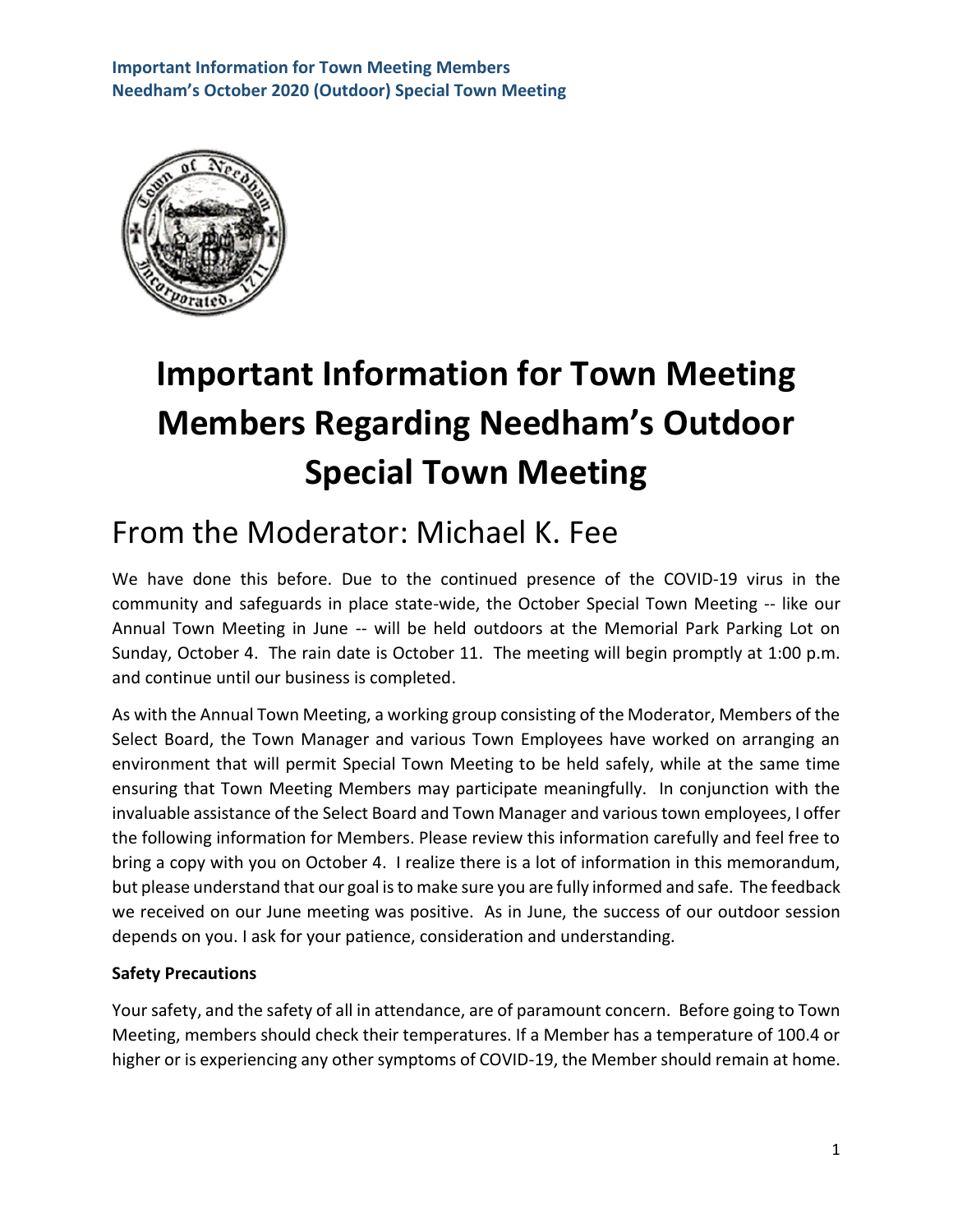Members are required to wear face coverings at all times when in attendance at Town Meeting. This includes times when a member is using the microphone to address Town Meeting. The Town will provide paper masks for those who forget one, or do not have a face covering. The Town will not provide hand sanitizer, so Members may choose to bring their own. In addition, given the outdoor nature of the event, Members are encouraged to prepare as you would for any outdoor event in early October. Consider bringing bug spray, sunscreen, drinking water and appropriate clothing for the weather

### **Getting to Town Meeting**

Town Meeting members may use the following parking lots to park during the Meeting: Needham High School Parking Lot, the Upper Lot of the Rosemary Recreation Complex on Rosemary Street, the Needham Free Public Library parking lots, and on-street parking on Highland Avenue.

Access for the Disabled: Some designated Handicap Parking will be available along Rosemary Street. In addition, drop off will be permitted on Rosemary Street. Members who require handicap parking or drop-off should use the entrance to the parking lot from Rosemary Street. To ensure that adequate arrangements are made, Members who require parking or seating assistance, are asked to contact the Office of the Town Manager at 781-455-7500 extension 0 prior to October 1st.

*Please arrive early! We need to start promptly at 1:00 p.m.* To enter Town Meeting, Members must enter only through marked entrances corresponding to their Precinct. A map indicating entrance locations will be posted on the Town Meeting website prior to Town Meeting. For your information, the entrances are:

Precincts A & B – Entrance 1 Precincts C & D – Entrance 2 Precincts E & F -- Entrance 3 Precincts G & H – Entrance 4 Precincts I & J – Entrance 5

When you enter the meeting space, take any seat and avoid congregating in groups. Seats will be placed nine feet apart from one another to facilitate more than adequate social distancing. Please do not attempt to move or rearrange the seating.

Restrooms will be available in Memorial Field House, but use will be limited to one person at a time.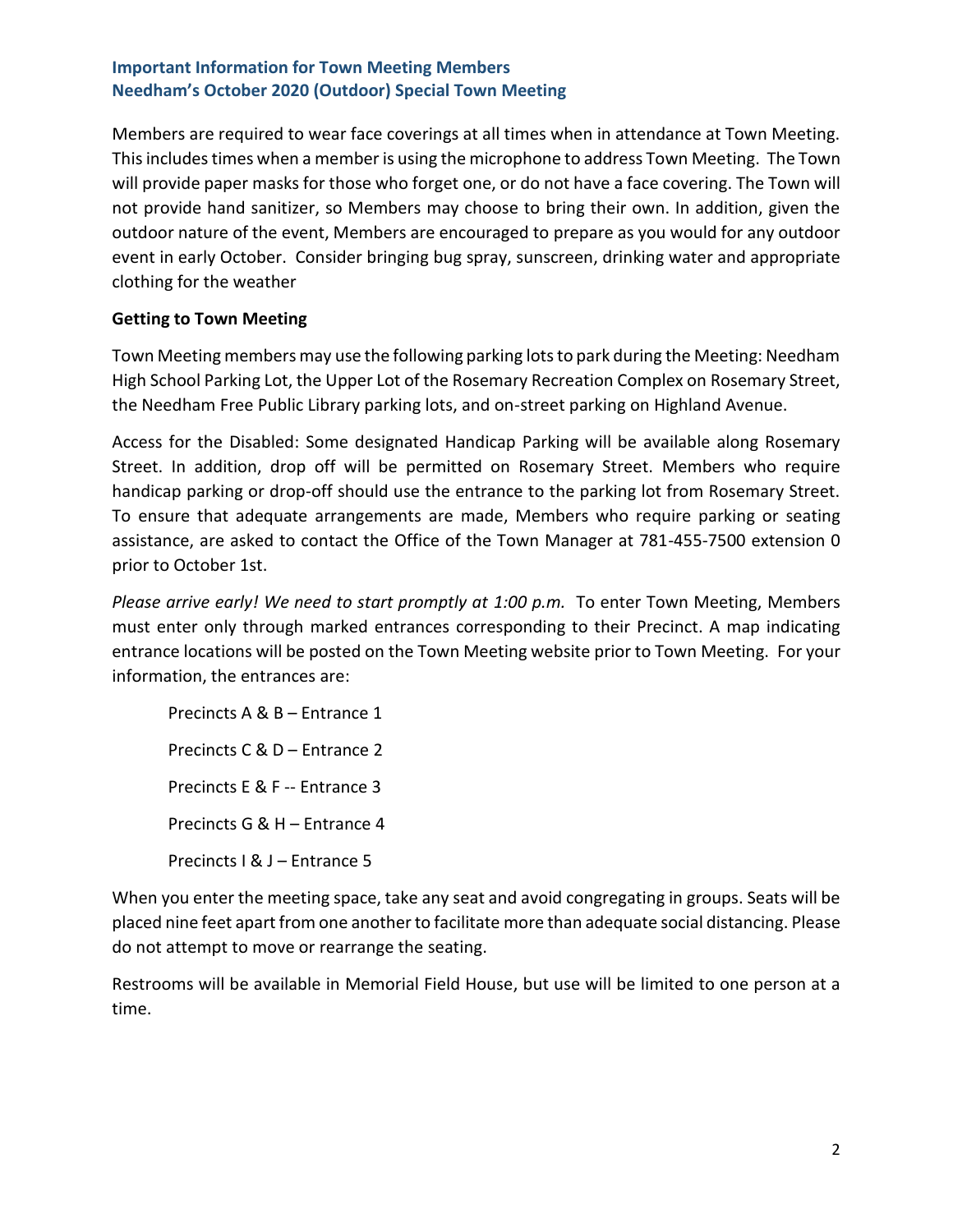#### **The Warrant, Warrant Articles, Presentations**

As in June, our hope is that with the precautions in place, all Members who are able, will participate in the Special Town Meeting and continue providing the governance Needham requires.

There are 17 articles in the Special Town Meeting Warrant. The final Warrant will be posted on Friday, September 18. The number of articles is being kept as low as possible with Town committees and boards exercising great restraint. One citizen's petition has been submitted. As in June, hard copies of materials will not be available at the meeting. Members are encouraged to read the articles and accompanying information on the Town of Needham website. In addition, presentations for the articles for consideration will be available via video on the Town's YouTube page [\(http://needhamma.gov/needhamyoutube\)](http://needhamma.gov/needhamyoutube) Please view these presentations in advance of October 4 because there will be no video presentations at the meeting. Our action on the Special Town Meeting Warrant will begin with the Consent Calendar. Then, I will call each article in numerical order and proceed immediately to open discussion. **We will not have the traditional presentations by proponents of an article, followed by the Finance Committee. Instead, we must rely on the advance video presentations. Please review them prior to our meeting.**

To facilitate a more efficient meeting, the Town has created a dedicated email address where Members and the public may submit questions to the proponents or to the Finance Committee in advance. Questions will be answered on the Town Meeting website in advance of the meeting. Questions can be emailed to [townmeeting@needhamma.gov.](mailto:townmeeting@needhamma.gov)

#### **Participating in Town Meeting**

To facilitate Member participation, multiple microphones will be placed around the seating areas. Members are asked to use the closest microphone if they wish to speak. Members should not touch the microphones, wear a face covering and should remain at a distance from the microphone as delineated by the marking on the ground.

If a member cannot walk to or stand at a microphone, they should contact the Town Manager's office in advance for an accommodation. Please contact [TownMeeting@needhamma.gov](mailto:TownMeeting@needhamma.gov) or call 781-455-7500 extension 0.

Once again, no presentations will be delivered at this Special Town Meeting. While questions from Members will of course be permitted as always, you are encouraged to submit questions ahead of time. These measures are not intended to infringe upon our rights and duties as a Town Meeting Members; they are intended to help us reduce the amount of time Members are gathered together and thereby help protect the public health.